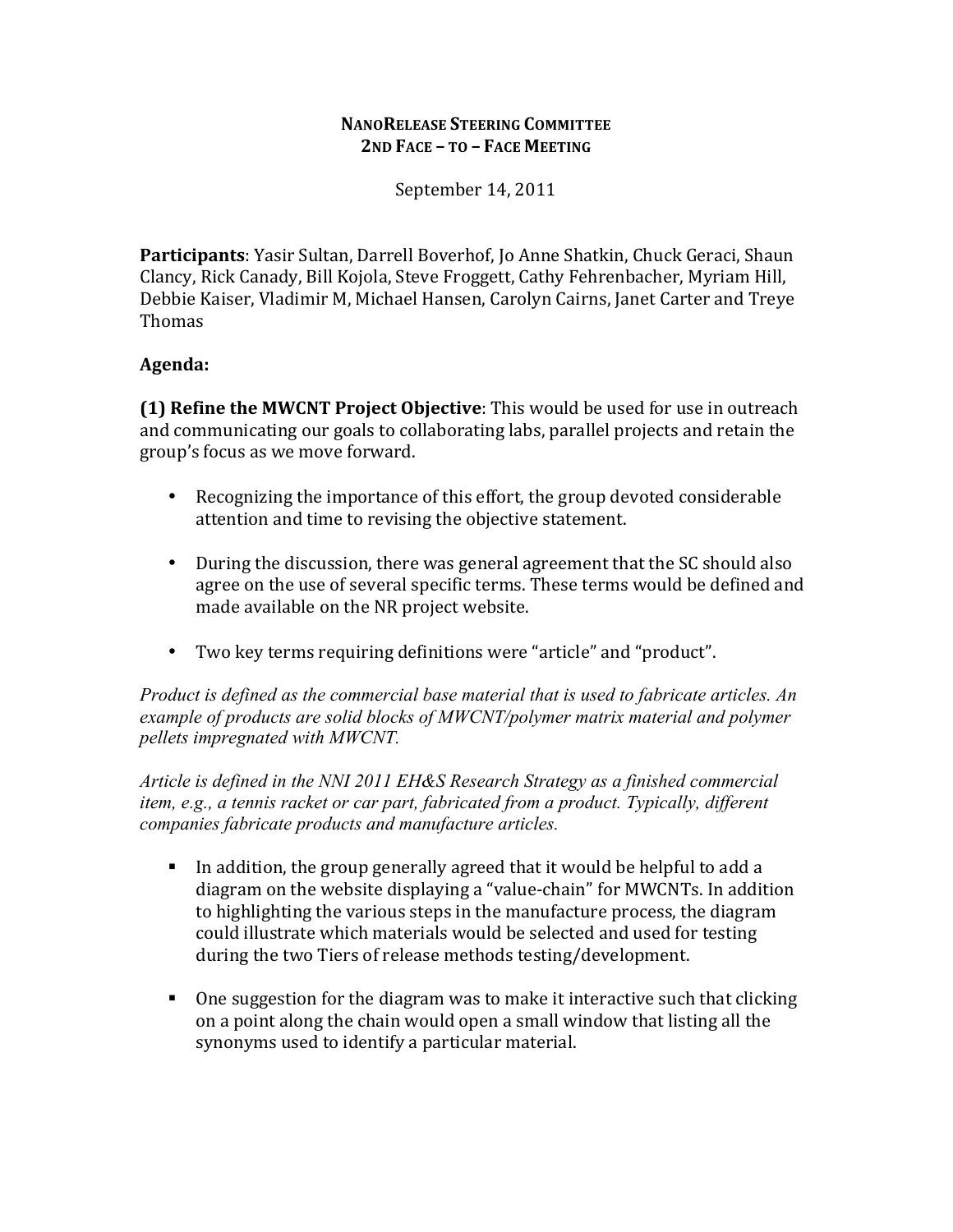**(2) Task Group Modifications:** In addition to revising the draft Task Group objectives, the group identified a need to draft an overall "framing" statement for the expert process.

To help focus the SC, a general overview of the Expert Process was discussed

- 1. Each of the task groups will endeavor to draft a white paper.
- 2. Afterwards, those white papers will be pulled together to build the state of the science paper. As such, each of the task groups will have a degree of redundancy, but this overlap may be helpful and informative.
- Based on the overview of the process, the group agreed that some of the group's efforts will be mostly evaluations of existing information (i.e. methods needs and uncertainties) and the resulting papers will highlight the current state
- The Task Groups (TGs) should be expected to provide feedback on each other's work to the SC and to the other TGs. It's likely that one TG will identify a need that could be best addressed by another TG.
- $\blacksquare$  The SC discussed the value of prioritizing the work of the expert process.
- One suggestions was to stagger the start dates of the TGs, starting TG 3 first since the work of TGs  $1 \& 2$  are partially dependent upon the TG 3. Alternatively, all of the TGs could begin work simultaneously, but TGs  $1 \& 2$ would begin with a more generalized charge/direction, that could be focused by the work/findings from TG-3.
- It was generally recognized that the greatest task falls upon  $TGs$  and that their findings will help refine/update  $TGs 1 & 2$  efforts.

TG 1 (Measurement Methods):

- $\blacksquare$  This was the first charge the group discussed and the group agreed that many of the suggested revisions that apply to this charge were to be carried over to the other two charges without further discussion.
- The group had an in depth discussion about ENM "transformations" that will be considered within the scope of the project.
- There was general agreement that "proximate" (i.e. immediate transformations that inform the quality and nature of the released material) were to within the scope and to be considered.
- $\blacksquare$  However, there were concerns expressed that if the group is going to consider the life cycle, then proximal environmental transformations may be lost. The long-term environmental transformations are then beyond the scope of the project. *Does this cause a reconsideration or need to re-define*, *what the group considers "life-cycle"?*
- $\blacksquare$  The group agreed that there should be focus on the release event and (perhaps) how much was released during that event.
- **There's also a recognition that there needs to be monitoring of the release** scenario (characterizing the method applied that induces the release)

TG 2 (Materials):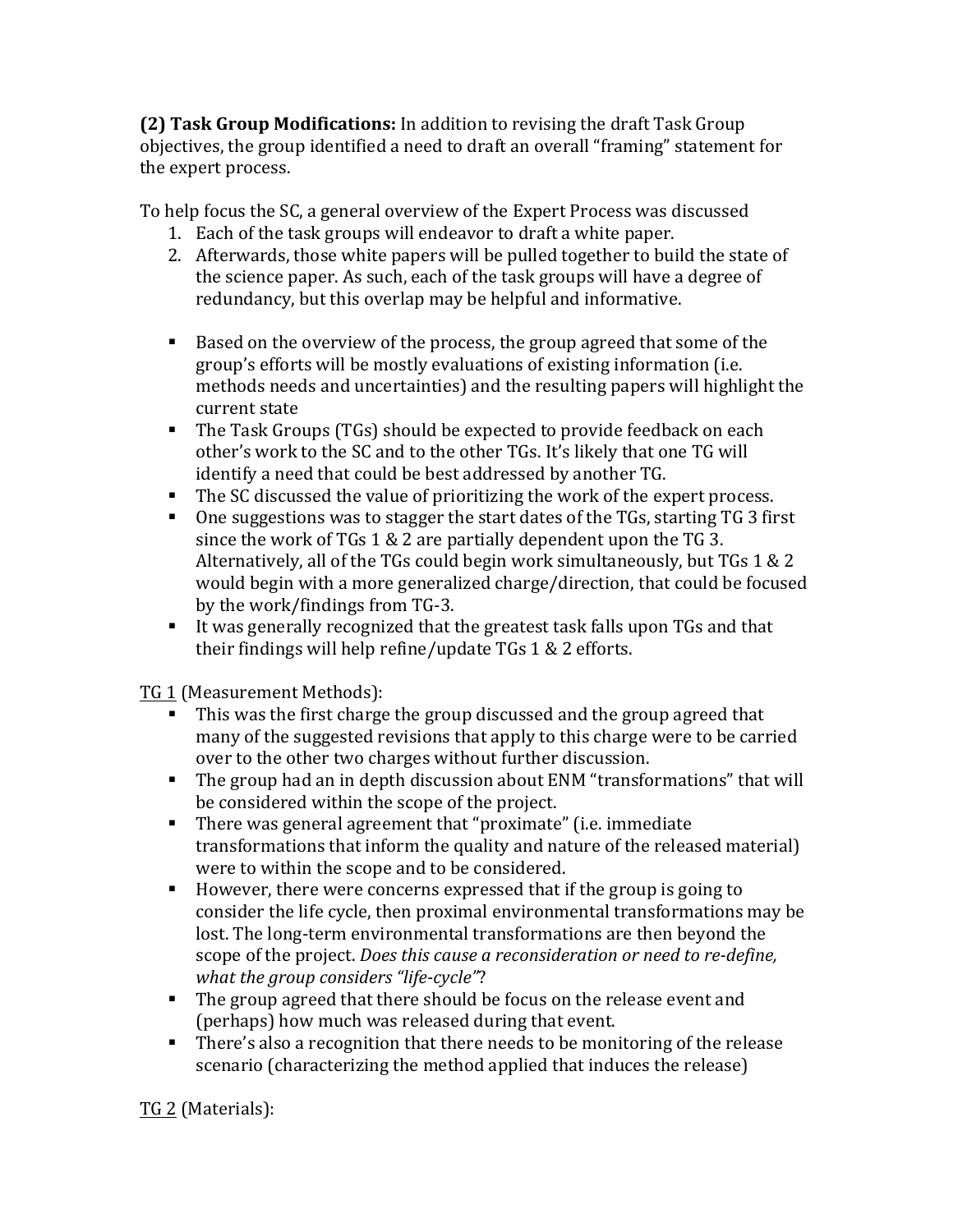$\blacksquare$  The group agreed that the current draft was in good shape.

#### TG 3 (Release Scenarios):

 $\blacksquare$  The charge for the group needs to identify and evaluating the potential release scenarios of greatest relevance to exposures along the life-cycle.

## **(3) Experts / Labs spreadsheet:**

See follow up items

## **(4) Information Management:**

- Discussion then turned to authorship of both the individual TG white papers, and the integrated State of the Science Paper.
- $\blacksquare$  The group agreed to take up this discussion in a subsequent conference call.

## **(5) Discussion of the CRADA:**

- The SC agreed that going forward required drilling down and identifying specific labs for collaborations during Phase 3 of the project needed to be accomplished soon.
- Initial discussions about the CRADA began with EPA and ILSI, but more recently these have evolved and broadened.
- $\blacksquare$  The group agreed on the need to layout the steps we plan to follow leading up to inter-lab testing and beyond. So that the laboratory and project managers have a concept of what to expect and when.

#### Tentative Timeline:

- $\circ$  Over the next 3-4 months the TGs will be developing the white papers. And about half way through this process, the authors of the state of the science document will begin drafting.
- $\circ$  Roughly in March, we will have enough of an understanding of the scope described by each of the TGs that we can begin to outline the Phase 3 steps and draft these expectations into the CRADA
- $\circ$  Also in March (2-3 weeks prior at the latest) the white papers need to be done and out for review by the participants of the Expert Workshop.
- $\circ$  These efforts will result in an Expert Workshop tentatively in April/May – the objective of the workshop will be to develop/finalize the study plan for Phase 3.
- $\circ$  The CRADA would go into effect in June, where we begin convening the lab heads/reps, and begin the refining of the methods  $\ell$  study plan.  $(3<sup>rd</sup>$  quarter 2012)
	- Need to describe resource commitments
	- Hypothetically: 3-4 release scenarios, 3 methods tested, done in the first round of evaluation.